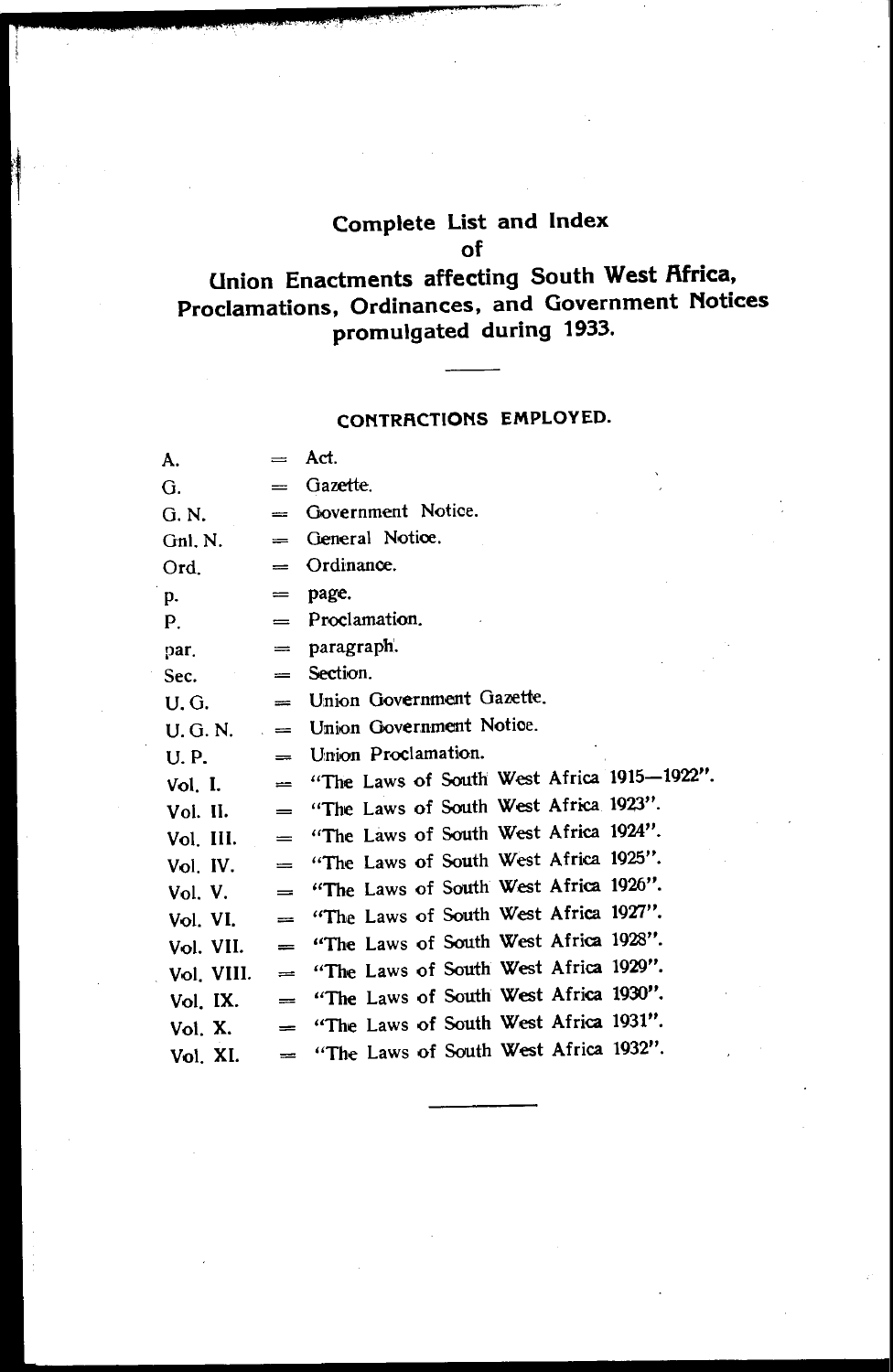| No.                           | Date.    | Subject.                                                                                                         | Remarks.                                             | Page. |
|-------------------------------|----------|------------------------------------------------------------------------------------------------------------------|------------------------------------------------------|-------|
|                               |          |                                                                                                                  |                                                      |       |
|                               |          | Part 1: Union Legislation.                                                                                       |                                                      |       |
| A. 28/<br>1933                |          | Customs Tariff and Excise Duties<br>(Amendment) Act, 1933                                                        |                                                      | 2     |
| U.P. 126/<br>1933             | 2/6/33   | Medical Dental and Pharmacy Act<br>(South West Africa) Amendment<br>Proclamation, 1933                           |                                                      | 18    |
| U.P. 133/<br>1933             | 13/6/33  | Extension of Motor Carrier Trans-<br>portation Act to South West Africa                                          |                                                      | 20    |
| U.P. 134/<br>1933             | 13/6/33  | Proclamation of Transportation Area<br>and Transportation Route, South<br>West Africa                            |                                                      | 20    |
| U.P. 144<br>1933              | 30/6/33  | Legislative Assembly: Extension of<br>Duration                                                                   |                                                      | 22    |
| U.P. 263/<br>1933             | 24/11/33 | Rebate of Customs Duties                                                                                         |                                                      | 24    |
| U.P. 266/<br>1933             | 29/11/33 | Electoral Law (South West Africa)<br>Amendment Proclamation, 1933                                                | Part III<br>of Schedule<br>to Act 42/1925<br>amended | 28    |
| U.P. 267/   29/11/33<br>19331 |          | Dumping Duty on Cement from<br>Japan                                                                             |                                                      | 54    |
| U.G.N.<br>1605/1932           | 2/12/32  | Economic and Financial Relations<br>and South<br>Union<br>Commission,<br>West Africa - Appointment of<br>Members | Not printed<br>O. 495, p. 8297                       |       |
| U.G.N.<br>29/1933             | 13/1/33  | Consul-General of France, Johannes-<br>burg and Capetown                                                         | Not printed<br>G. 500, p. 8325                       |       |
| U.G.N.<br>393/1933            | 24/3/33  | Administrator,<br>Appointment of<br>South West Africa                                                            | Not printed<br>O. 505, p. 8413                       |       |
| U.G.N.<br>853/1933            | 13/6/33  | Amendment of Motor Carrier Trans-<br>portation Regulations - South<br>West Africa                                |                                                      | 60    |
| U.G.N.<br>896/1933            | 30/6/33  | Appointment of Members and Chair-<br>man for Transportation Area<br>No. 13                                       | Not printed<br>O. 526, p. 8569                       |       |
| U.G.N.<br>1052/1933           | 21/7/33  | Consul-General for Germany<br>m<br>Pretoria                                                                      | do.                                                  |       |
| <b>U.G.N.</b><br>1157/1933    | 18/8/33  | Excise and Surtax Duty on Ciga-<br>rette Tobacco: Regulations                                                    |                                                      | 62    |
| <b>U.G.N.</b><br>1502/1933    | 27/10/33 | Consul General of Ger-<br>Acting<br>many at Pretoria                                                             | Not printed<br>G. 538, p. 8707                       |       |
| U.G.N.<br>1692/1933           | 8/12/33  | Admission Duty Free of Articles<br>and Materials for Industrial Pur-<br>poses                                    |                                                      | 68    |

789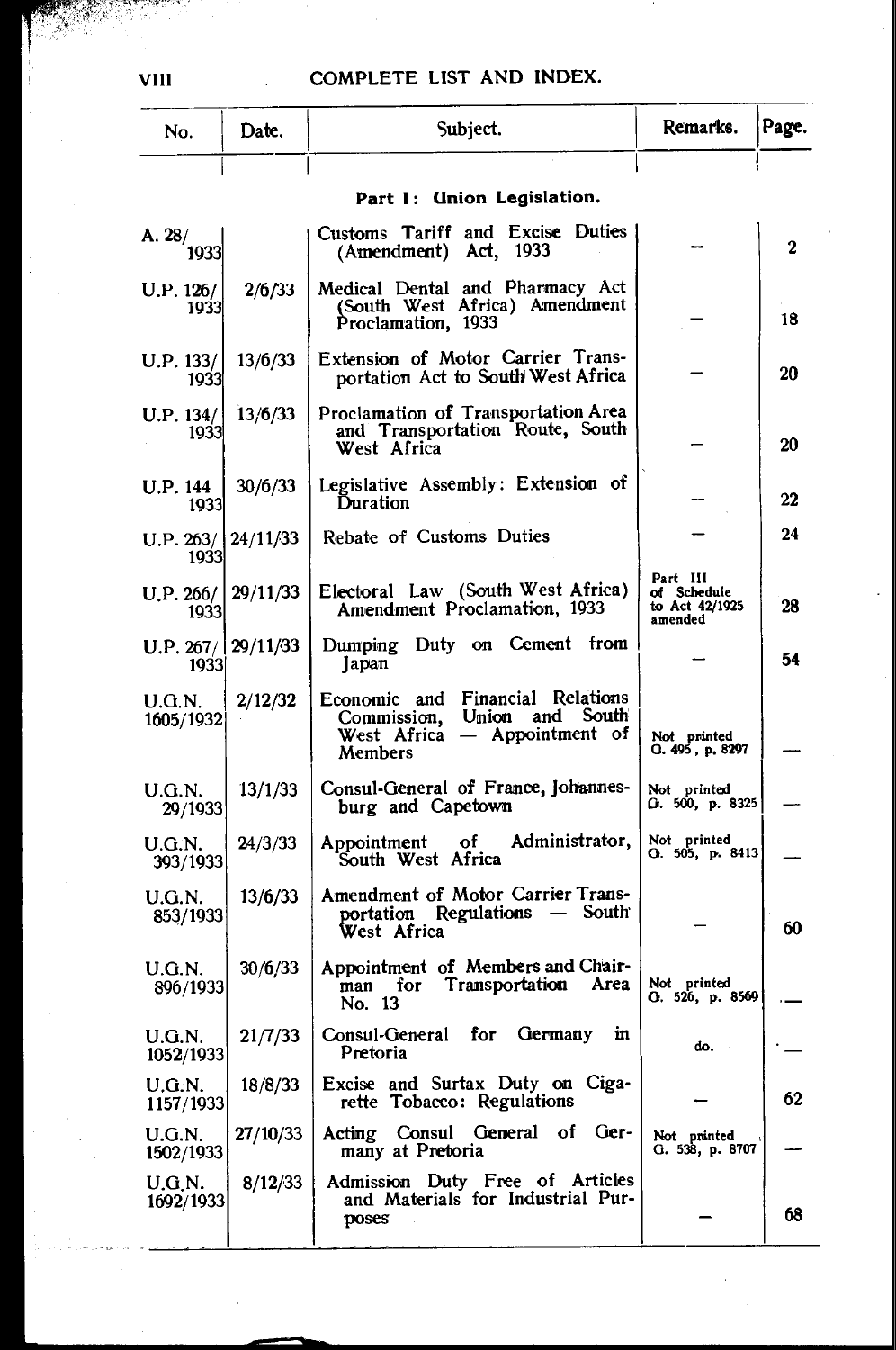| No.   | Date.    | Subject.                                                                                                           | Remarks.                                                                                                                                                             | Page. |
|-------|----------|--------------------------------------------------------------------------------------------------------------------|----------------------------------------------------------------------------------------------------------------------------------------------------------------------|-------|
|       |          | Part II: Proclamations.                                                                                            |                                                                                                                                                                      |       |
| P. 1  | 29/12/32 | Crayfish Industry: Appointment of                                                                                  |                                                                                                                                                                      |       |
|       |          | Commission of Enquiry                                                                                              |                                                                                                                                                                      | 80    |
| P. 2  | 31/12/32 | Land Bank (Consolidation of Debts)<br>Amendment Proclamation, 1933                                                 | $P. 19/32$ amended                                                                                                                                                   | 80    |
| P. 3  | 13/1/33  | Banknotes Proclama-<br>Pavment of<br>tion, 1933                                                                    |                                                                                                                                                                      | 82    |
| P. 4  | 27/1/33  | Administration of Justice Amend-<br>ment Proclamation, 1933                                                        | $P. 21/19$ as<br>amended by<br>P. 16/30 further<br>amended                                                                                                           | 84    |
| P. 5  | 20/2/33  | Debtor's Temporary Relief (Facili-<br>Amendment Proclamation,<br>ties)<br>1933                                     | P. 17/30 amended                                                                                                                                                     | 84    |
| P. 6  | 28/2/33  | Amendment of Execution (Mort-<br>gaged Properties) Proclamation,<br>1933                                           |                                                                                                                                                                      | 86    |
| P. 7  | 2/3/33   | Co-operative Agricultural Compa-<br>nies (Amendment and Consolida-<br>tion of Members Debts) Procla-<br>tion, 1933 | $F. 21/30$ amended                                                                                                                                                   | 88    |
| P. 8  | 1/3/33   | Licences Law Amendment Further<br>Amendment Proclamation, 1933                                                     | P 21/21<br>a,<br>amended by<br>P.33/21, P.21/22<br>P.29/25, P.18/28,<br>Drd. 12/28,<br>Ord. 7/29,<br>Ord. 1/30,<br>P. 13/31<br>and<br>P. 18/31<br>further<br>amended | 94    |
| P.9   | 1/3/33   | Rehoboth <i>Gebiet</i> Trespassing of<br>Animals Further Amendment Pro-<br>clamation, 1933                         | P. 11/32 as<br>amended by<br>$P. 21/32$ further<br>amended                                                                                                           | 98    |
| P. 10 | 6/4/33   | Further Prorogation of the Legis-<br>lative Assembly                                                               |                                                                                                                                                                      | 100   |
| P. 11 | 7/4/33   | Main and District Roads, district<br>and<br>of Windhoek: Proclamation<br>Deproclamation of                         | D.N. 39/25,<br>$P. 13/29$ and<br>P. 15/30<br>repealed                                                                                                                | 100   |
| P. 12 | 11/4/33  | <b>Education Proclamation Amendment</b><br>Proclamation, 1933                                                      | P. 16/26<br>as<br>amended by<br>Pi. 24/27<br>and<br>$P. 38/31$ further<br>amended                                                                                    | 120   |
| P. 13 | 20/4/33  | Second Legislative Assembly: Fix-<br>ing of date for first sitting of<br>Fifth Session                             |                                                                                                                                                                      | 122   |
|       |          |                                                                                                                    |                                                                                                                                                                      |       |

X

J.

٠.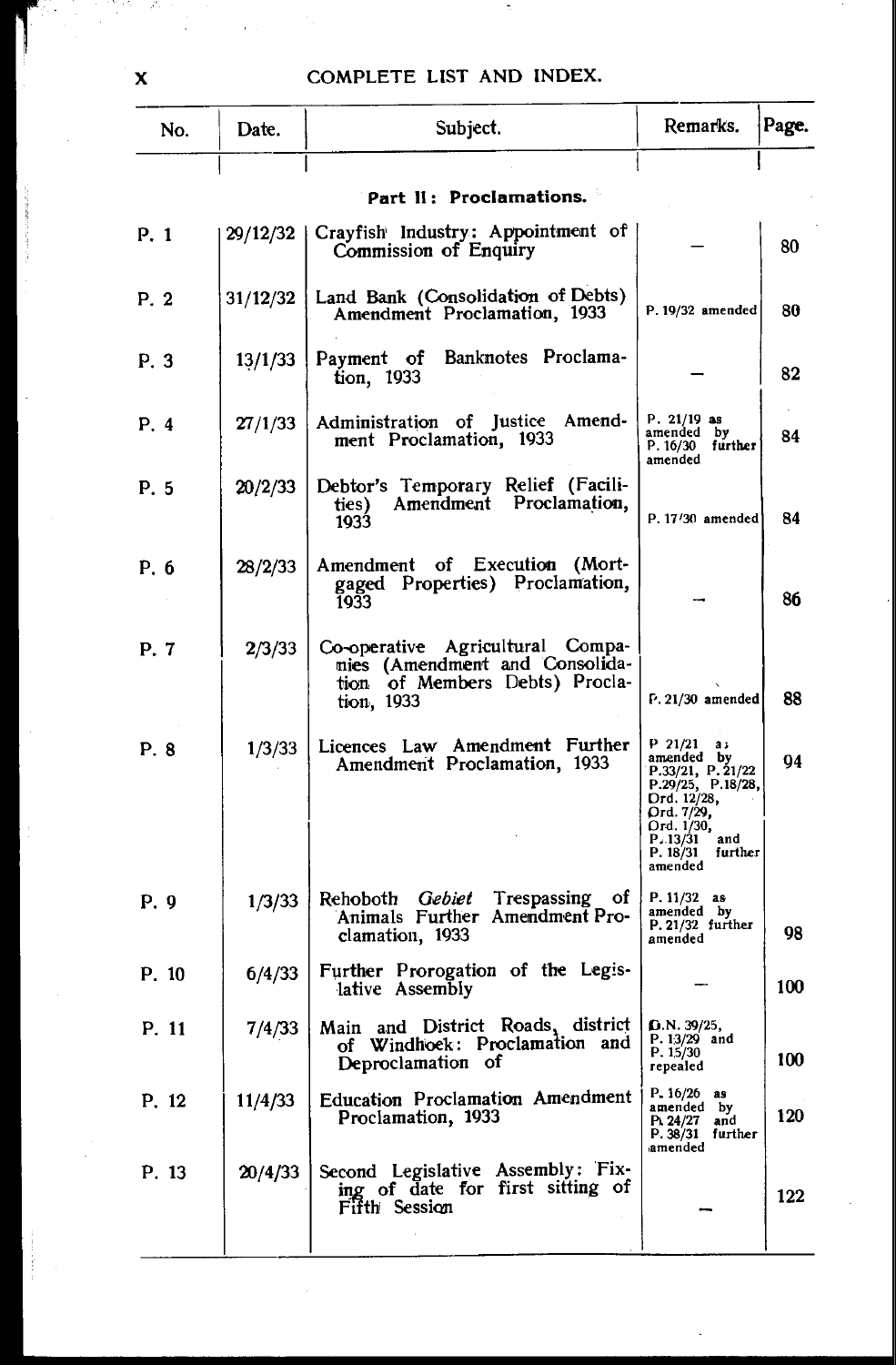$\overline{a}$ 

| No.         | ∙ Date.  | Subject.                                                                                                | Remarks.                                                                                                                        | Page. |
|-------------|----------|---------------------------------------------------------------------------------------------------------|---------------------------------------------------------------------------------------------------------------------------------|-------|
| P. 14       | 5/5/33   | The Municipal Amendment Procla-<br>mation, 1933                                                         | $P. 22/20$ as<br>amended by<br>P. 1/22, P. 28/22,<br>P.41/23, P.5/25,<br>P.12/25, P.20/25,<br>and Ord. 12/30<br>further amended | 122   |
| P. 15       | 20/5/33  | Legislative<br>Prorogation of the<br>Assembly                                                           |                                                                                                                                 | 126   |
| P. 16       | 16/5/33  | Main and District Roads, District<br>Otjiwarongo: Deviation of                                          | $G.N. 27/26$ and<br>P. 39/30<br>amended                                                                                         | 128   |
| P. 17       | 2/6/33   | Amendment<br>Administration<br>Native<br>Proclamation, 1933                                             | P. 11/22<br>amended                                                                                                             | 128   |
| P. 18       | 13/6/33  | Taxation of Landed Property Amend-<br>ment Proclamation, 1933                                           | Sec. 8 of Ord.<br>of Imperial<br>Governor of<br>19.3.1909<br>amended                                                            | 130   |
| P. 19       | 22/6/33  | Further Prorogation of the Legis-<br>lative Assembly                                                    |                                                                                                                                 | 130   |
| P. 20       | 14/6/33  | Liquor Licensing Law Amendment<br>Proclamation, 1933                                                    | P. 34/32<br>repealed and<br>P. 6/20 amended                                                                                     | 132   |
| P. 21       | 14/6/33  | Amendment<br>Insolvency Ordinance<br>Proclamation, 1933                                                 | Ord. 7/28<br>amended                                                                                                            | 132   |
| P. 22       | 22/6/33  | Contribution towards Fencing Costs<br>(Further Extension of Period of<br>Suspension) Proclamation, 1933 | $P. 20/30$ as<br>amended by<br>P. 17/31 and<br>P. 16/32 further<br>amended                                                      | 134   |
| P. 23       | 6/7/33   | Second Legislative Assembly: Fixing<br>of date for first sitting of Sixth<br><b>Session</b>             |                                                                                                                                 | 134   |
| P. 24       | 3/8/33   | Legislative<br>the<br>Prorogation of<br>Assembly                                                        |                                                                                                                                 | 136   |
| P. 25       | 3/9/33   | Municipal Further Amendment Pro-<br>clamation, 1933                                                     | Ord. 3/33<br>repealed                                                                                                           | 136   |
| P. 26       | 30/9/33  | Further Prorogation of the Legis-<br>lative Assembly                                                    |                                                                                                                                 | 136   |
| P. 27       | 24/11/33 | The Witchcraft Suppression Procla-<br>mation, 1933                                                      |                                                                                                                                 | 138   |
| <b>D</b> 28 |          | 28/11/33 Payment of Loans Proclamation<br><b>1933</b>                                                   |                                                                                                                                 | 140   |
|             |          |                                                                                                         |                                                                                                                                 |       |
|             |          |                                                                                                         |                                                                                                                                 |       |
|             |          |                                                                                                         |                                                                                                                                 |       |

XII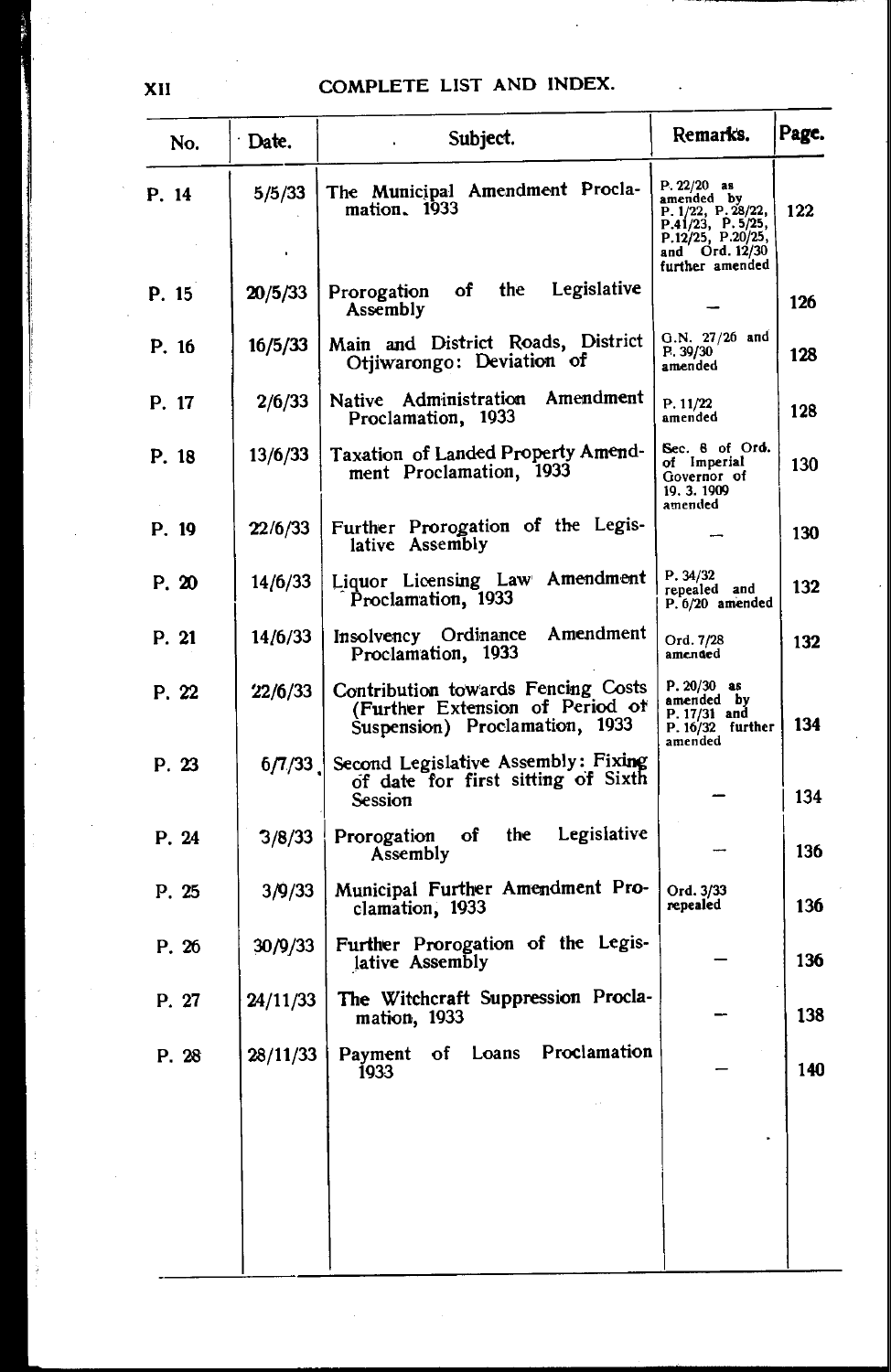| No.     | Date.   | Subject.                                                                | Remarks.                                                      | Page. |
|---------|---------|-------------------------------------------------------------------------|---------------------------------------------------------------|-------|
|         |         | Part III: Ordinances.                                                   |                                                               |       |
| Ord. 1  | 5/6/33  | Appropriation<br>(Part) Ordinance,                                      |                                                               |       |
|         |         | 1933                                                                    |                                                               | 144   |
| Ord. 2  | 5/6/33  | Tobacco Growers Protection Ordi-<br>`nance, 1933                        |                                                               | 146   |
| Ord. 3  | 5/6/33  | Municipal Amendment Ordinance,<br>1933                                  | P. 1/22 amended                                               | 146   |
| Ord. 4  | 5/6/33  | Stock Brands Ordinance Amendment<br>Ordinance, 1933                     | Ord. 8/31<br>amended                                          | 148   |
| Ord. 5  | 5/6/33  | Unauthorised Expenditure<br>(1931-'32) Ordinance, 1933                  |                                                               | 150   |
| Ord. 6  | 5/6/33  | Cigars and Cigarettes Sales Tax<br>Amendment Ordinance, 1933            | Ord. 1/31<br>amended                                          | 152   |
| Ord. 7  | 21/8/33 | Tobacco Growers Protection Amend-<br>ment Ordinance, 1933               | Ord. 2/33<br>amended                                          | 154   |
| Ord. 8  | 21/8/33 | Land Bank Exemption from Tax-<br>ation Ordinance, 1933                  | Sec. 7 of Ord.<br>of Imperial<br>Governor of<br>19.3.1909 and | 156   |
| Ord. 9  | 21/8/33 | Additional Appropriation (1932-'33)<br>Ordinance, 1933                  | Ord. 15/1927<br>amended                                       | 156   |
| Ord. 10 | 21/8/33 | Hospitals and Charitable<br>Institu-<br>tions Amendment Ordinance, 1933 | Ord. 16/30<br>amended                                         | 160   |
| Ord. 11 | 21/8/33 | Cigarettes and Cigarette Tobacco<br>Sales Tax Ordinance, 1933           | Ord. 1/31<br>-88<br>amended<br>bу<br>Ord. 6/33                | 160   |
| Ord. 12 | 21/8/33 | Appropriation (1933-'34) Ordinance,<br>1933                             | repealed                                                      | 168   |
|         |         |                                                                         |                                                               |       |
|         |         |                                                                         |                                                               |       |
|         |         |                                                                         |                                                               |       |
|         |         |                                                                         |                                                               |       |
|         |         |                                                                         |                                                               |       |
|         |         |                                                                         |                                                               |       |
|         |         |                                                                         |                                                               |       |
|         |         |                                                                         |                                                               |       |

XIV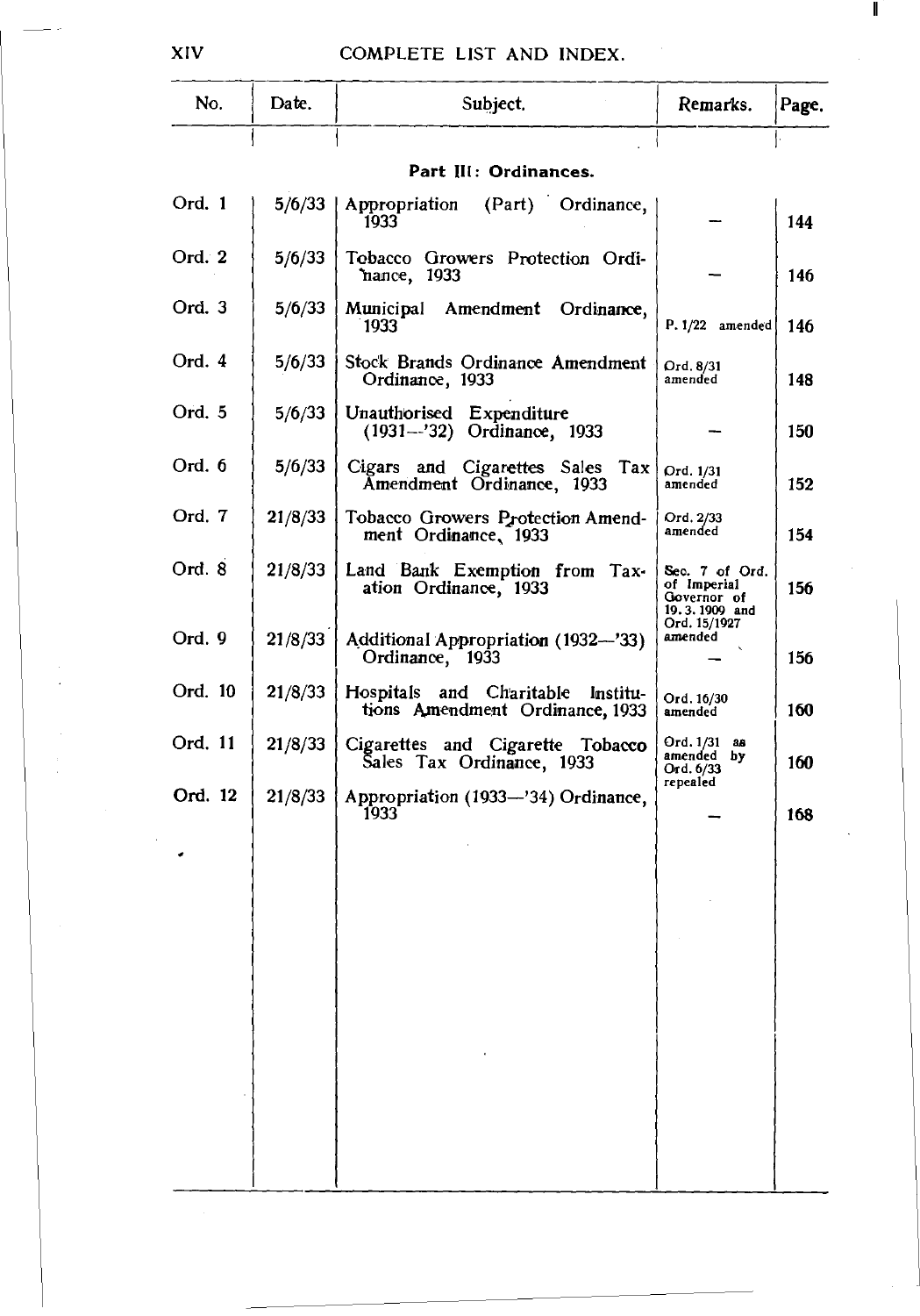| No.      | Date.   | Subject.                                                                                                                                                  | Remarks.                       | Page. |
|----------|---------|-----------------------------------------------------------------------------------------------------------------------------------------------------------|--------------------------------|-------|
|          |         | <b>Eart W.</b> ; Government Notices.                                                                                                                      |                                |       |
| G.N. 1   |         | 3/1/33   Pound at Okahandja: Disestablish-<br>ment of                                                                                                     | Not printed<br>G. 495, p. 8297 |       |
| G.N. 2   | 3/1/33  | Village Management Board, Usa-<br>kos: Appointment of Member                                                                                              | do.                            |       |
| G.N. 3   | 3/1/33  | Acting Registrar of Births, Marriages<br>and Deaths: Appointment of                                                                                       | đo.                            |       |
| G.N.4    | 3/1/33  | Stock<br>African<br>Diseases:<br><b>Virus</b><br>Disease of Pigs                                                                                          |                                | 176   |
| G.N. 5   | 3/1/33  | Acting Registrar of Companies:<br>Appointment of                                                                                                          | Not printed<br>G. 495, p. 8298 |       |
| G.N. 6   | 6/1/33  | Withdrawal of Export Subsidies                                                                                                                            | Not printed<br>O. 496, p. 8306 |       |
| G.N. 7   | 6/1/33  | Withdrawal of Subsidy on Railage<br>of Slaughter Cattle and Sheep<br>exported for Sale to certain mar-<br>kets in the Union                               | Not printed<br>Q. 496, p. 8307 |       |
| G.N. 8   | 5/1/33  | Allowances payable to Members of<br>Roads Boards                                                                                                          | G. N. 125/28<br>amended        | 176   |
| $G.N.$ 9 | 5/1/33  | Definition of the Area reserved<br>as a Location situate within the<br>Karibib Town and Townlands<br>No. 57                                               | Not printed<br>G. 497, p. 8309 |       |
| G.N. 10  | 9/1/33  | Amendment of Tariff of Allow-<br>ances payable to Witnesses in<br>Criminal Proceedings                                                                    | G. N. 10/20<br>amended         | 178   |
| G.N. 11  | 10/1/33 | Clerk of the Court, Luderitz: Ap-<br>pointment as                                                                                                         | Not printed<br>G. 497, p. 8310 |       |
| G.N. 12  | 10/1/33 | Commissioners<br>οf<br>Oath's:<br>Ap-<br>pointment and Cancellation of<br>Appointment as                                                                  | đo.                            |       |
| G.N. 13  | 10/1/33 | Pound at Orijiwarongo:<br>Appoint-<br>ment of Poundmaster                                                                                                 | do.                            |       |
| G.N. 14  | 11/1/33 | Economic and Financial Relations<br>Commission Union<br>ang<br>south<br>West Africa                                                                       | do.                            |       |
| G.N. 15  | 24/1/33 | Prohibition of Introduction of Ani-<br>mal and Vegetable Products from<br>Northern Rhodesia,<br>Southern<br>Rhodesia and the Bechuanaland<br>Protectorate | Not printed<br>O. 499, p. 8323 |       |

XVI

ŧ

 $\ddot{\phantom{0}}$ 

 $\sim$ 

 $\chi_{\rm{max}}=0.002$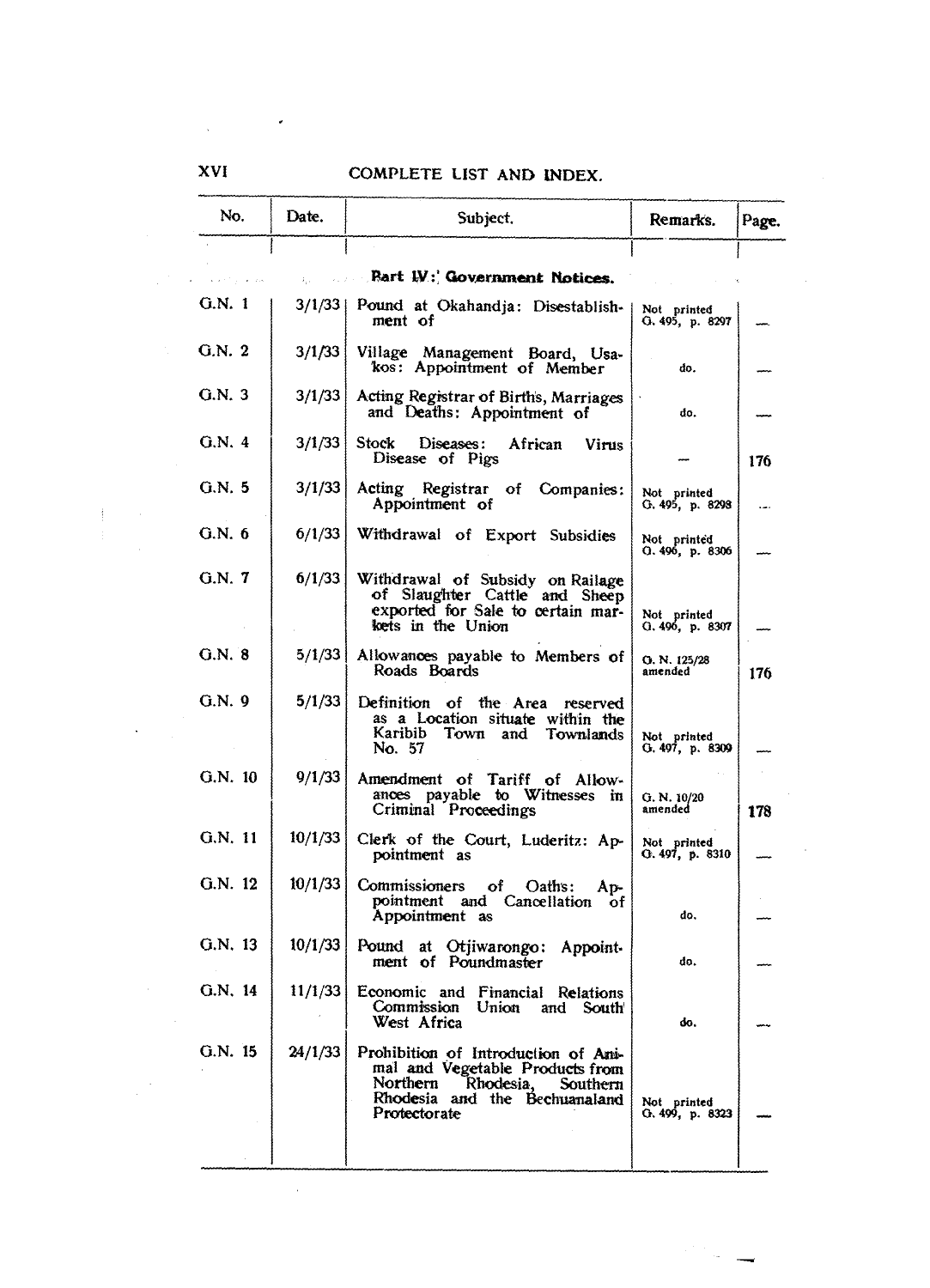| No.       | Date.   | Subject.                                                                                                                       | Remarks.                       | Page. |
|-----------|---------|--------------------------------------------------------------------------------------------------------------------------------|--------------------------------|-------|
| G.N. 16   | 21/1/33 | Pound at Otiiwarongo: Establish-<br>ment of                                                                                    | Not printed<br>G. 500, p. 8325 |       |
| $G.N.$ 17 | 24/1/33 | Marriage Officers: Appointment as                                                                                              | do.                            |       |
| G.N. 181  | 24/1/33 | Karakul Breeders Association<br>οf<br>South West Africa: Certificate<br>of Incorporation                                       |                                | 180   |
| G.N. 19   | 25/1/33 | Commissioners of Oaths: Appoint-<br>ment and Cancellation of Appoint-<br>ment as                                               | Not printed<br>G. 500, p. 8326 |       |
| G.N. 20   | 25/1/33 | and Outspans Ordinance,<br>Roads<br>1927: Appointment of Returning<br>Officers for the District<br>оf<br>Grootfontein          | Not printed<br>G. 500, p. 8326 |       |
| G.N. 21   | 31/1/33 | Roads and Outspans Ordinance,<br>1927: Appointment of Returning<br>Officers for<br>the<br>District<br>οť<br>Karibib            | Not printed<br>O. 501, p. 8334 |       |
| G.N. 22   | 31/1/33 | Roads and Outspans Ordinance,<br>1927: Appointment of Returning<br>Officers for the District<br>of<br>Okahandja                | do.                            |       |
| G.N. 23   | 31/1/33 | Roads and Outspans Ordinance,<br>1927: Appointment of Returning<br>Officers for<br>the<br>District<br>οf<br>Otjiwarongo        | do.                            |       |
| G.N. 24   | 31/1/33 | Roads and Outspans Ordinance,<br>1927: Appointment of Returning<br><b>Officers</b><br>for<br>the<br>District<br>οf<br>Rehoboth | do.                            |       |
| G.N. 25   | 31/1/33 | Windhoek Hospital: X Ray Depart-<br>ment: Rules                                                                                | Not printed<br>G. 501, p. 8335 |       |
| G.N.26    | 3/2/33  | Naturalization<br>Supplementary<br>$\overline{\phantom{0}}$<br>List                                                            |                                | 180   |
| G.N. 27   | 4/2/33  | Roads and Outspans Ordinance,<br>1927: Appointment of Returning<br>the District<br>Officers :<br>for<br>of<br>Omaruru          | Not printed<br>G.501, p.8336   |       |
| G.N. 28   | 6/2/33  | Periodical Court, Ariamsvlei, district<br>of Warmbad: Change of day for<br>holding of                                          | do,                            |       |
| G.N. 29   | 9/2/33  | Judge of the High Court of South<br>West Africa: Appointment of                                                                | Not printed<br>O. 501, p. 8337 |       |
|           |         |                                                                                                                                |                                |       |
|           |         |                                                                                                                                |                                |       |

XVIII

j

ÿ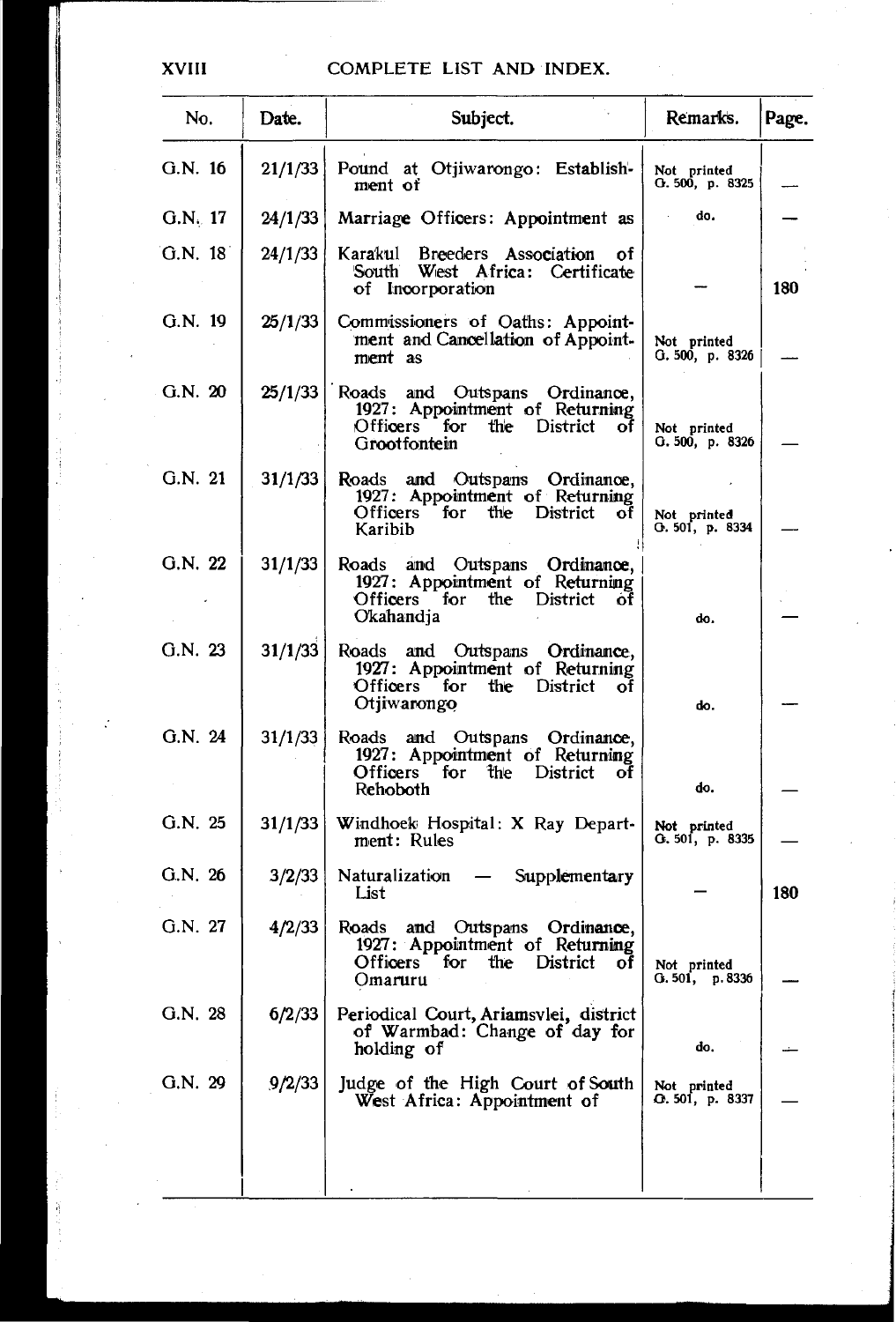| No.     | Date.   | Subject.                                                                                                                                                                                  | Remarks.                           | Page. |
|---------|---------|-------------------------------------------------------------------------------------------------------------------------------------------------------------------------------------------|------------------------------------|-------|
| G.N. 30 | 10/2/33 | and Outspans<br>Ordinance,<br>Roads<br>1927: Appointment of Returning<br>Officers for the District of<br>Gobabis                                                                          | Not printed<br>G. 501, p. 8337     |       |
| Q.N. 31 | 10/2/33 | Commissioner of Oath's: Cancella-<br>tion of Appointment of                                                                                                                               | do.                                |       |
| G.N. 32 | 13/2/33 | Clerks of the Court, Gobabis and<br>Otjiwarongo: Appointment of                                                                                                                           | do.                                |       |
| G.N. 33 | 16/2/33 | Roads and Outspans Ordinance,<br>1927: Appointment of Returning<br>Officers for the District of<br>Outjo                                                                                  | Not printed<br>$0.502$ , p. 8352   |       |
| G.N. 34 | 16/2/33 | Game Regulations                                                                                                                                                                          | do.                                |       |
| G.N.35  | 15/2/33 | Electricity Supply Regulations:<br>Municipality of Windhoek                                                                                                                               | Not printed<br>O. 502, p. 8356     |       |
| G.N.36  | 24/2/33 | Pound at Gobabis: Establishment<br>of etc.                                                                                                                                                | Not printed<br>G. 502, p. 8385     |       |
| G.N. 37 | 24/2/33 | Roads and Outspans Ordinance,<br>1927: Appointment of Returning<br>Officers for the District<br>οt<br>Windhoek                                                                            | do.                                |       |
| G.N. 38 | 24/2/33 | Roads and Outspans Ordinance,<br>1927: Appointment of Returning<br>Officers for<br>the District<br>ot<br>Warmbad                                                                          | do.                                |       |
| G.N. 39 | 27/2/33 | Economic and Financial Relations<br>Commission                                                                                                                                            | do.                                |       |
| G.N.40  | 3/3/33  | Prohibition of Introduction<br>οf<br>Animal and Vegetable Products<br>from the Union of South Africa,<br>Northern Rhodesia, Southern Rho-<br>desia and the Bechuanaland Pro-<br>tectorate | Not printed<br>G. 503, p. 8399     |       |
| G.N. 41 | 6/3/33  | Chief Inspector of South West<br>Africa Police: Appointment as                                                                                                                            | Not printed<br>O. 504, p. 8405     |       |
| G.N. 42 | 6/3/33  | South West Africa Police Regula-<br>tions: Amendment of                                                                                                                                   |                                    | 180   |
| G.N. 43 | 6/3/33  | Immigration Officer at Kuring Kuru:<br>Appointment of                                                                                                                                     | Not printed<br>$0.504$ , p. $8406$ |       |
| G.N. 44 | 13/3/33 | Gaol for Civil Imprisonment, Ka-<br>ribib: Establishment of                                                                                                                               | do.                                |       |
| G.N. 45 | 20/3/33 | Grootfontein Roads Board: Elec-<br>tion of Members                                                                                                                                        | Not printed<br>O. 505, p. 8413     |       |
|         |         |                                                                                                                                                                                           |                                    |       |

 $\mathbf{XX}^{(1)}$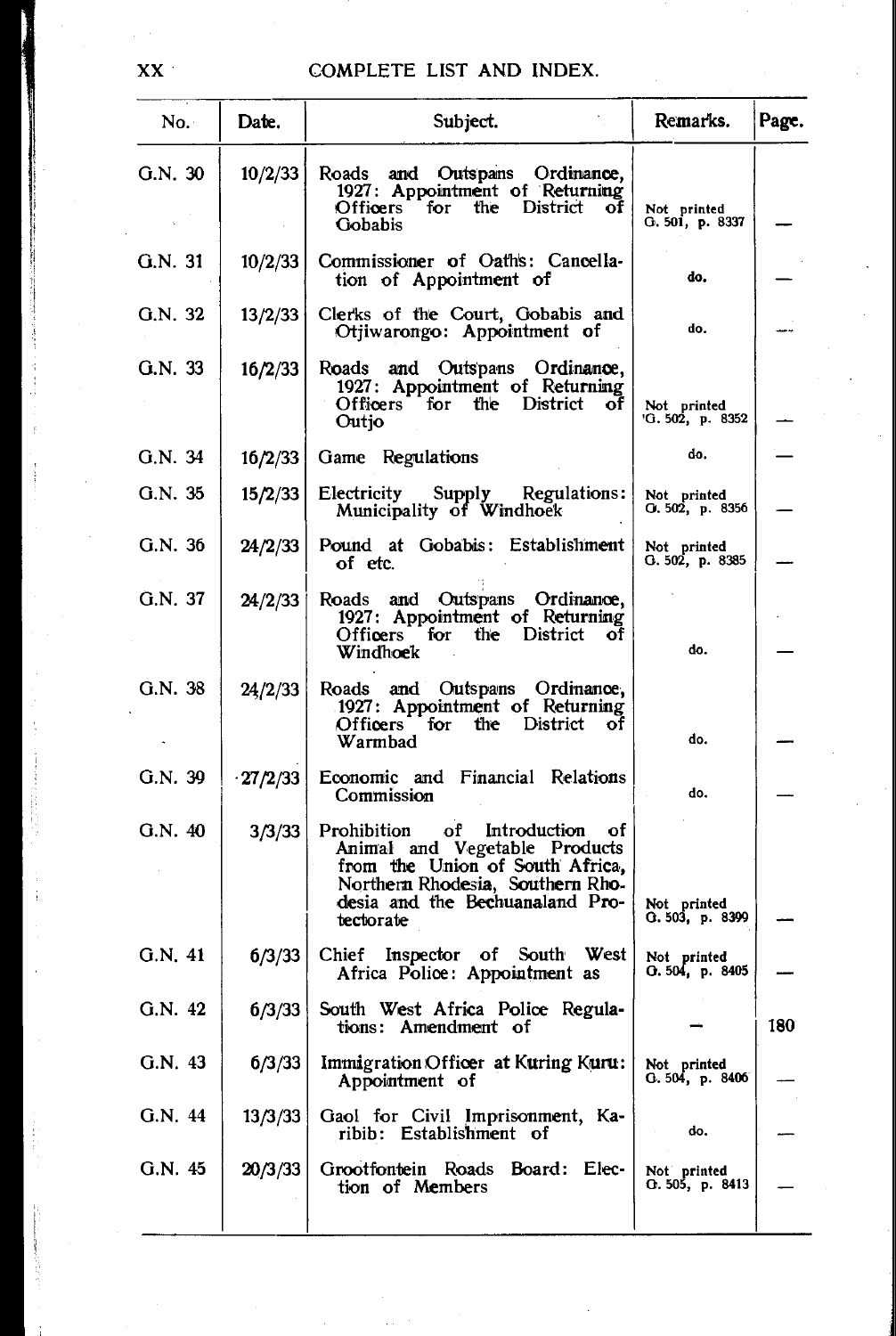| No.     | Date.   | Subject.                                                                                                                           | Remarks.                       | Page. |
|---------|---------|------------------------------------------------------------------------------------------------------------------------------------|--------------------------------|-------|
| G.N. 46 | 20/3/33 | Marriage Officer: Appointment as                                                                                                   | Not printed<br>G. 505, p. 8413 |       |
| G.N. 47 | 20/3/33 | Outspans<br>Ordinance,<br>Roads<br>and<br>1927: Appointment of Returning<br>for the<br><b>District</b><br>Officers<br>оf<br>Gibeon | do.                            |       |
| G.N.48  | 20/3/33 | Outspans Ordinance,<br>Roads and<br>1927: Appointment of Returning<br>the<br>District<br><b>Officers</b><br>for<br>οf<br>Maltahöhe | do.                            |       |
| G.N. 49 | 24/3/33 | Outjo Sanitary Regulations: Tariff<br>of Fees                                                                                      | Not printed<br>G. 505, p. 8414 |       |
| G.N. 50 | 27/3/33 | Naturalization List, 1925: Amend-<br>ment of                                                                                       | $O.N.$ 114/25<br>amended       | 182   |
| G.N. 51 | 27/3/33 | Commissioners of Oaths: Appoint-<br>ment of and Cancellation of Ap-<br>pointment as                                                | Not printed<br>О. 505, р. 8414 |       |
| G.N. 52 | 27/3/33 | Gobabis Roads Board: Election of<br>Members                                                                                        | do.                            |       |
| G.N. 53 | 27/3/33 | Warmbad<br>District: Declared<br>a<br>Drought Stricken Area                                                                        | do.                            |       |
| G.N. 54 | 27/3/33 | Clerk of the Court, Outjo: Appoint-<br>ment of                                                                                     | Not printed<br>O. 505, p. 8415 |       |
| G.N. 55 | 27/3/33 | Magistrate, Windhoek: Appointment<br>Οİ                                                                                            | do.                            |       |
| G.N. 56 | 5/4/33  | Close Season for Crawfish (Kreef):<br>Appointment of                                                                               | G.N. 26/30<br>repealed         | 182   |
| G.N. 57 | 5/4/33  | Rehoboth Roads Board: Election of<br>Members                                                                                       | Not printed<br>G. 507, p. 8435 |       |
| G.N. 58 | 5/4/33  | Otjiwarongo Roads Board: Elec-<br>tion and Appointment of Mem-<br>bers                                                             | do.                            |       |
| G.N. 59 | 7/4/33  | Disestablishment of Pounds                                                                                                         | do.                            |       |
| G.N. 60 |         | 10/4/33   Export of Chilled Beef to United<br>Kingdom of Great Britain and<br>Northern Ireland                                     |                                | 184   |
| G.N. 61 | 12/4/33 | Karibib Roads Board: Election and<br>Appointment of Members                                                                        | Not printed<br>G. 507, p. 8436 |       |
| G.N. 62 | 12/4/33 | Omaruru Roads Board: Election and<br>Appointment of Members                                                                        | Not printed<br>G. 507, p. 8437 |       |
|         |         |                                                                                                                                    |                                |       |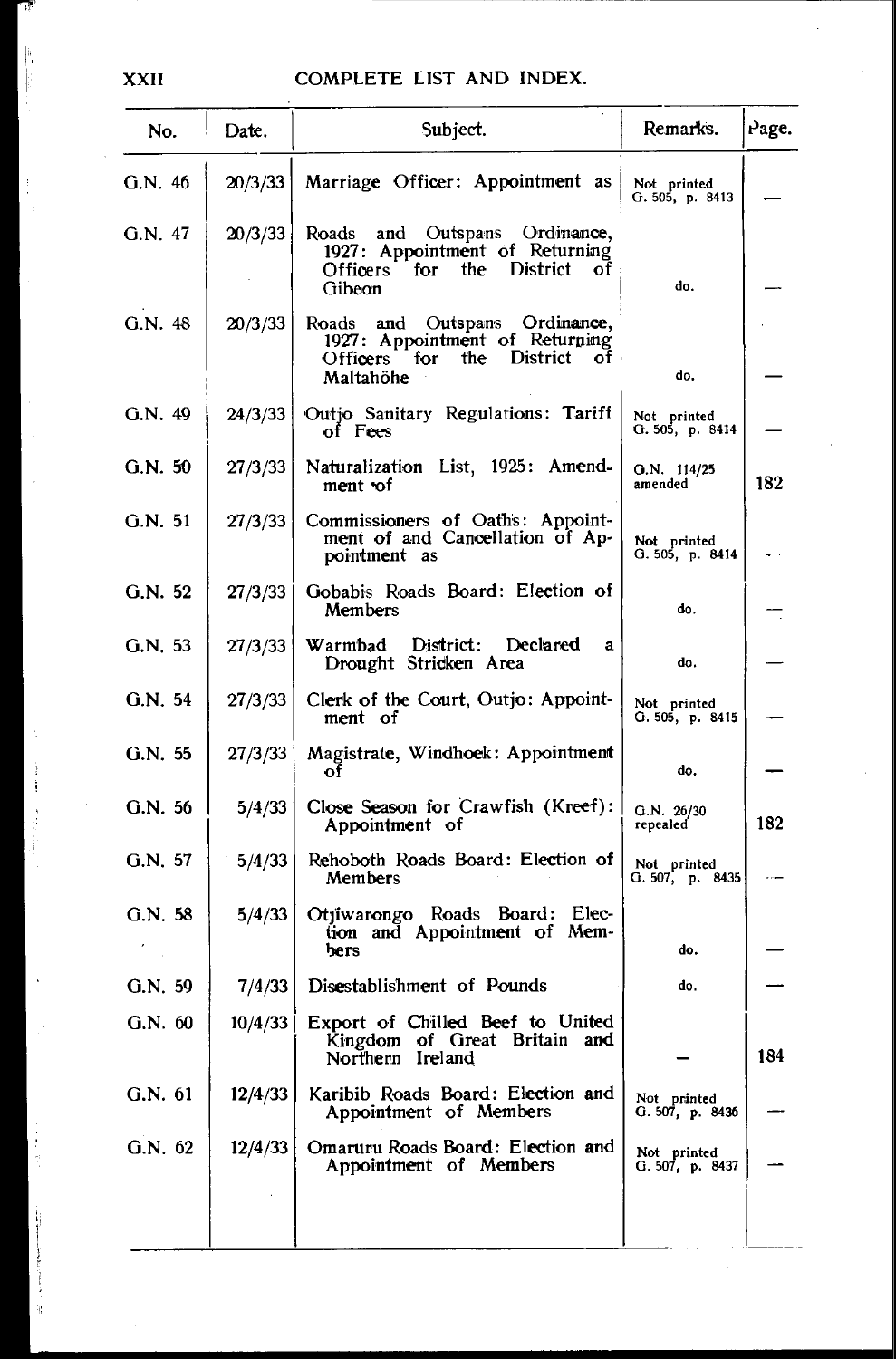| No.     | Date.   | Subject.                                                                                                                                              | Remarks.                         | Page. |
|---------|---------|-------------------------------------------------------------------------------------------------------------------------------------------------------|----------------------------------|-------|
| G.N. 63 | 12/4/33 | Roads<br>and Outspans Ordinance,<br>1927: Appointment of Returning<br>Officers for the<br><b>District</b><br>- of<br>Aroab                            | Not printed<br>G. 507, p. 8437   |       |
| G.N. 64 | 12/4/33 | Roads and Outspans Ordinance,<br>1927: Appointment of Returning<br>Officers for the District of<br><b>Bethanie</b>                                    | do.                              |       |
| G.N. 65 | 12/4/33 | Roads and Outspans Ordinance,<br>1927: Appointment of Returning<br>Officers for the District<br>оf<br>Keetmanshoop                                    | do.                              |       |
| G.N. 66 | 13/4/33 | Circuit Courts: Division into Circuit<br>Districts and dates, etc., of hol-<br>ding                                                                   | do.                              |       |
| G.N. 67 | 21/4/33 | Surveyor-General: Appointment of                                                                                                                      | Not printed<br>G. 510, p. 8452   |       |
| G.N. 68 | 21/4/33 | Warmbad Roads Board: Election<br>and Appointment of Members                                                                                           | do.                              |       |
| G.N.69  | 21/4/33 | Immigration Officer at Ondongua:<br>Appointment of                                                                                                    | do.                              |       |
| G.N. 70 | 25/4/33 | Keetmanshoop<br>and<br>Magistrates,<br>Gobabis: Appointment of                                                                                        | do.                              |       |
| G.N. 71 | 28/4/33 | Commissioner of Oaths: Appoint-<br>ment as                                                                                                            | do.                              |       |
| G.N. 72 | 2/5/33  | Definition of the Area reserved as<br>a Location in the Okahandja Town<br>and Townlands No. 57                                                        | Not printed<br>$O.511$ , p. 8461 |       |
| G.N. 73 | 2/5/33  | Definition of the Area reserved as<br>a Location in the Luderitz Town<br>and Townlands No. 11                                                         | Not printed<br>O. 511, p. 8462   |       |
| G.N. 74 | 2/5/33  | Tariff of Allowances payable to<br>Witnesses in Criminal Proceed-<br>ings: Amendment of Provisions<br>relating to                                     | G.N. 10/20<br>amended            | 186   |
| G.N.75  | 2/5/33  | Windhoek Roads Board: Election<br>and Appointment of Members                                                                                          | Not printed<br>$0.511$ , p. 8462 |       |
| G.N. 76 | 2/5/33  | Municipality of Walvis Bay: Regu-<br>relating to Slaughter-<br>lations<br>houses, Butchers' Shops and to<br>slaughtering and Inspection<br>οf<br>Meat | Not printed<br>G. 511, p. 8463   |       |
|         |         |                                                                                                                                                       |                                  |       |

XXIV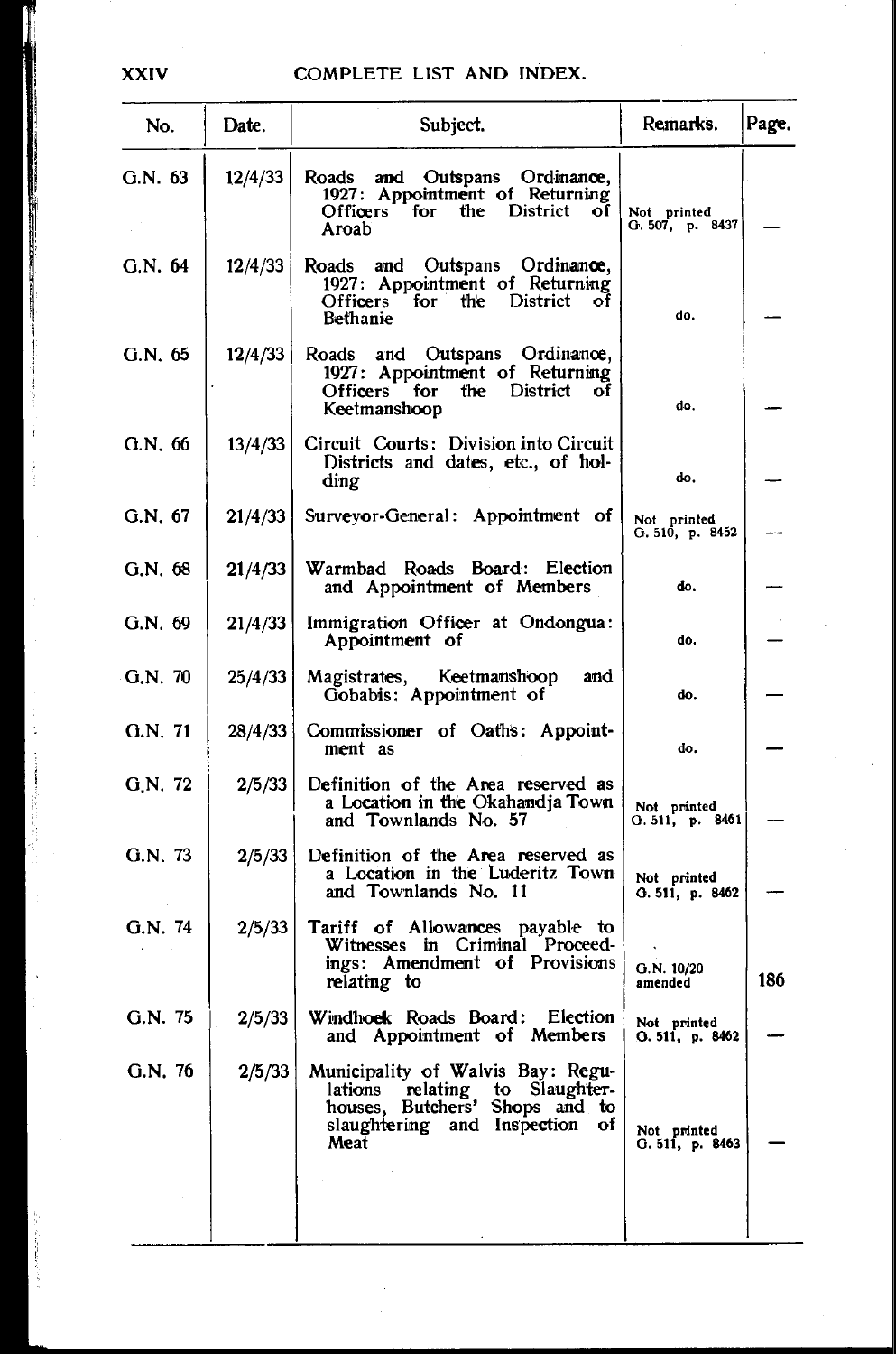## XXVI

l,

| No.       | Date.   | Subject.                                                                                                                                                                                           | Remarks.                       | Page. |
|-----------|---------|----------------------------------------------------------------------------------------------------------------------------------------------------------------------------------------------------|--------------------------------|-------|
| G.N. 77   | 4/5/33  | Periodical Court, Kalkfeld, Dis-<br>trict of Otjiwarongo: Change of<br>day for holding of                                                                                                          | Not printed<br>G. 511, p. 8466 |       |
| G.N. 78   | 9/5/33  | Municipality of Windhoek: Regu-<br>lations appertaining to Licensing<br>and Control of Kaffir Eating<br>Houses within the Native Loca-<br>tion                                                     | do.                            |       |
| G.N. 79   | 10/5/33 | Magistrate, Rehoboth: Appointment<br>оf                                                                                                                                                            | Not printed<br>G.511, p.8468   |       |
| G.N. 80   | 10/5/33 | Addition to Powers of Municipal<br>Councils                                                                                                                                                        | do.                            |       |
| G.N. 81   | 11/5/33 | Prohibition of Animal and Vege-<br>table Products from the Trans-<br>vaal Province of the Union of<br>South Africa, Northern Rhodesia,<br>Southern Rhodesia and the Be-<br>chuanaland Protectorate | Not printed<br>O. 511, p. 8469 |       |
| $G.N.$ 82 | 11/5/33 | Declared Drought Stricken Areas:<br>Districts of Keetmanshoop and<br>Luderitz                                                                                                                      | do,                            |       |
| G.N. 83   | 16/5/33 | Outjo Roads Board: Election and<br>Appointment of Members                                                                                                                                          | Not printed<br>O. 514, p. 8480 |       |
| G.N. 84   | 18/5/33 | Post Office Savings<br>Bank Cash<br>Account for the year 1932-1933                                                                                                                                 | Not printed<br>G. 514, p. 8481 |       |
| G.N. 85   | 18/5/33 | Marriage Officer: Appointment as                                                                                                                                                                   | Not printed<br>O. 514, p. 8482 |       |
| G.N. 86   | 23/5/33 | Commissioner of Oaths,<br><b>District</b><br>of Otjiwarongo: Appointment as                                                                                                                        | do.                            |       |
| G.N. 87   | 23/5/33 | Clerks of the Court, Grootfontein,<br>Outjo and Rehoboth: Appointment<br>as                                                                                                                        | do.                            |       |
| G.N. 88   | 26/5/33 | Dairy Regulations: Municipality of<br>Windhoek                                                                                                                                                     | do.                            |       |
| G.N. 89   | 26/5/33 | Establishment and Disestablishment<br>of Pounds                                                                                                                                                    | Not printed<br>O. 514, p. 8491 |       |
| G.N. 90   | 5/6/33  | Ordinances 1933 (Nos. 1-5): Pro-<br>mulgation of                                                                                                                                                   | Vide p. 144                    |       |
| G.N. 91   | 13/6/33 | Ordinance, 1933 (No. 6): Promul-<br>gation of                                                                                                                                                      | Vide p. 152                    |       |
| G.N. 92   | 7/6/33  | Advisory Council: Appointment of<br>Member                                                                                                                                                         | Not printed<br>O. 517, p. 8510 |       |
|           |         |                                                                                                                                                                                                    |                                |       |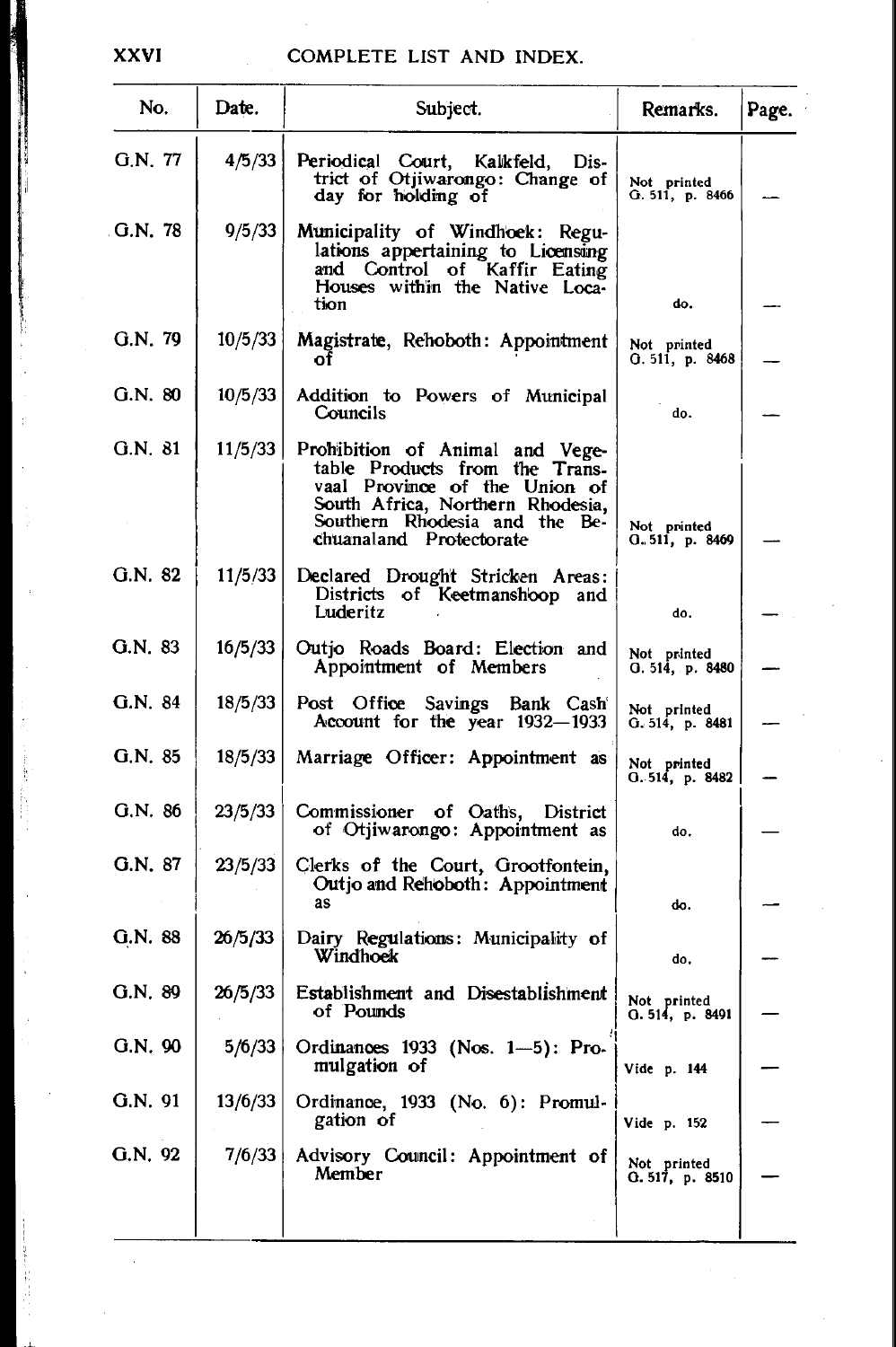#### **XXVIII**

| No.      | Date.                   | Subject.                                                                                          | Remarks.                                  | Page. |
|----------|-------------------------|---------------------------------------------------------------------------------------------------|-------------------------------------------|-------|
| G.N. 93  | 7/6/33                  | Declared Drought Stricken Area:<br>District of Windhock                                           | Not printed<br>O. 517, p. 8510.           |       |
| G.N. 94  | 7/6/33                  | Street and Traffic Regulations: Mu-<br>nicipality of Walvis Bay                                   | do.                                       |       |
| G.N. 95  | 13/6/33                 | Clerks of the Court, Karibib, Usa-<br>kos and Windhoek: Appointment<br>as                         | Not printed<br>G. 517, p. 8519.           |       |
| G.N. 96  | 19/6/33                 | Marriage Officer: Appointment as<br>Τī.                                                           | Not printed<br>G. 520, p. 8533            |       |
| G.N. 97  | 20/6/33                 | Gibeon Roads Board: Election and<br>Appointment of Members                                        | Not printed<br>О. 520, р. 8534            |       |
| G.N. 98  | 20/6/33                 | Maltahohe Roads Board: Election<br>and Appointment of Members                                     | do.                                       |       |
| G.N. 99  | 21/6/33                 | Amendment of Commonage Regula-<br>lations: Municipality of Windhoek                               | do.                                       |       |
|          | G.N. $100 \mid 23/6/33$ | Acting Registrar of Births, Marri-<br>ages and Deaths: Appointment of                             | do.                                       |       |
| G.N. 101 | 28/6/33                 | Commissioner of Oaths, District of<br>Windhoek: Appointment of                                    | Not printed<br>G. 520, p. 8535            |       |
| G.N. 102 | $28/6/33$ .             | Magistrate, Outjo: Appointment of                                                                 | do.                                       |       |
| G.N. 103 | 28/6/33                 | Acting Registrar of Deeds: Appoint-<br>ment of                                                    | do.                                       |       |
| G.N. 104 | 28/6/33                 | Acting Registrar of Companies: Ap-<br>pointment of                                                | do.                                       |       |
| G.N. 105 | 3/7/33                  | Definition of Police Zone — Amend-<br>ment of First Schedule to Procla-<br>mation No. 26 of 1928. | First Schedule<br>of P. 26/28<br>amended  | 188   |
| G.N. 106 | 4/7/33                  | Fisheries Regulations - Protection<br>of undersized Crawfish                                      |                                           | 188   |
| G.N. 107 | 4/7/33                  | Appointment of Close Season for<br>Crawfish                                                       | G.N. 114/30<br>and G.N. 56/33<br>repealed | 190   |
| G.N. 108 | 7/7/33                  | Declared Drought Stricken Areas:<br>Districts of Maltahohe and Betha-<br>nie                      | Not printed<br>G. 522, p. 8552            |       |
| G.N. 109 | 10/7/33                 | Aroab Roads Board: Appointment<br>of Members                                                      | Not printed<br>Q. 522, p. 8553            |       |
| G.N. 110 | 10/7/33                 | Keetmanshoop Roads Board: Ap-<br>pointment of Members                                             | do.                                       |       |
| G.N. 111 | 10/7/33                 | Okahandja Roads Board: Election of<br>Members                                                     | do.                                       |       |
|          |                         |                                                                                                   |                                           |       |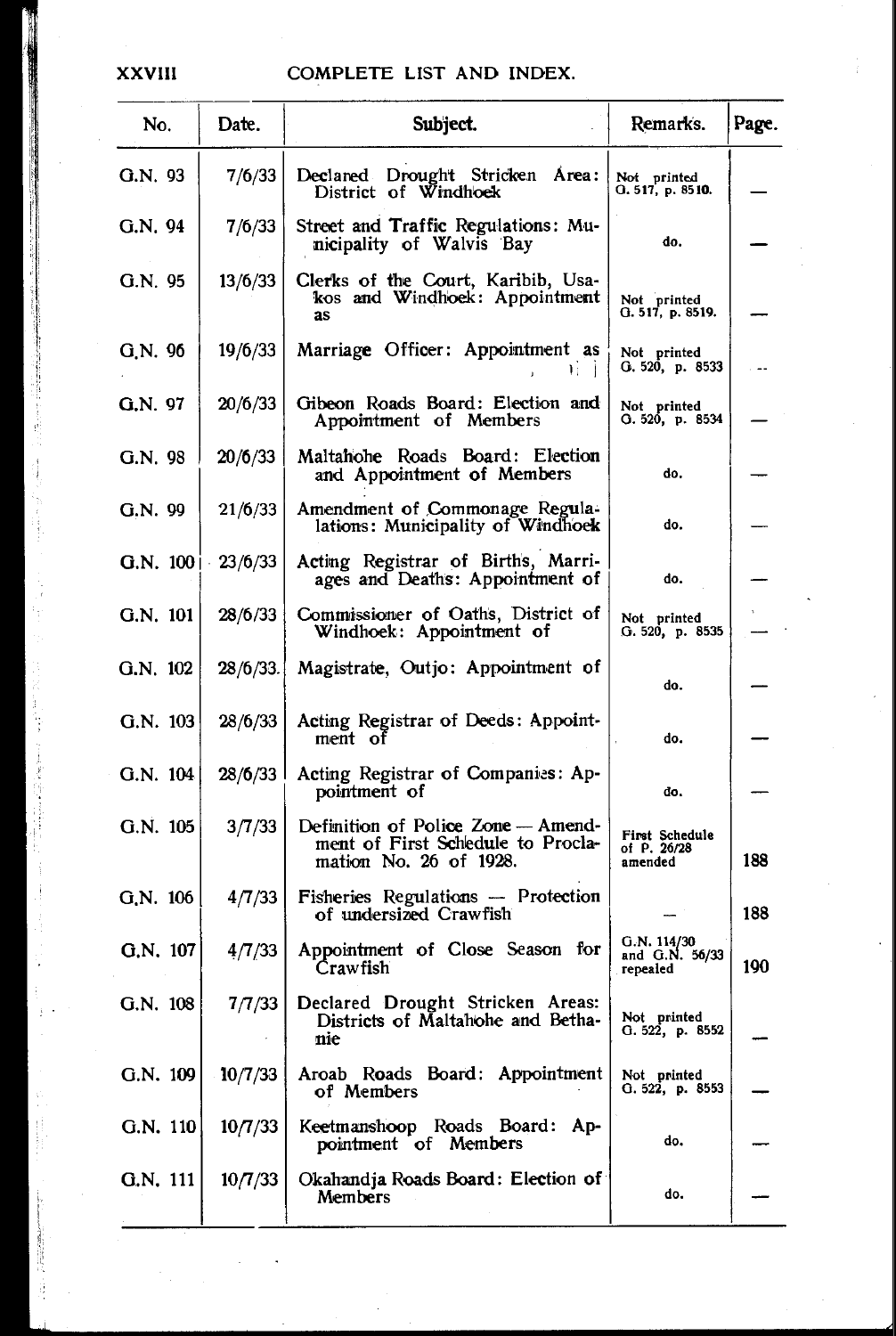| No.        | Date.   | Subject.                                                                                       | Remarks.                            | Page. |
|------------|---------|------------------------------------------------------------------------------------------------|-------------------------------------|-------|
| G.N. 112   | 11/7/33 | Acting Assistant Native Commissio-<br>ner, Luderitz: Appointment of                            | Not printed<br>G. 522, p. 8553      |       |
| G.N. 113   | 17/7/33 | Marriage Officers: Appointment as                                                              | Not printed<br>G. 526, p. 8569      |       |
| G.N. 114   | 17/7/33 | Pound at Gobabis: Appointment of<br>Poundmaster                                                | do.                                 |       |
| G.N. 115   | 17/7/33 | Declared Drought Stricken Area:<br>District of Okahandia                                       | do.                                 |       |
| G.N. 116   | 17/7/33 | Ex Officio Commissioners of Oaths:<br>Appointment of                                           | Not printed<br>G. 526, p. 8570      |       |
| G.N. 117   | 17/7/33 | Recognition of Vermin Associations<br>and Clubs: Regulation                                    | G.N. 210/30<br>amended              | 190   |
| $G.N.$ 118 | 24/7/33 | Bethanie Roads Board: Appointment<br>of Members                                                | Not printed<br>G. $526$ , p. $8570$ |       |
| G.N. 119   | 24/7/33 | Clerk of the Court, Luderitz: Ap-<br>pointment as                                              | do.                                 |       |
| G.N. 120   | 31/7/33 | Annual Registration of Voters, 1933                                                            | Not printed<br>G. 528, p. 8580      |       |
| G.N. 121   | 31/7/33 | Registration of Voters, 1933                                                                   | Not printed<br>G. 528, p. 8581      |       |
| G.N. 122   | 1/8/33  | Village Management Board of Ma-<br>riental: Appointment of Member                              | do.                                 |       |
| G.N. 123   | 1/8/33  | Village Management Board Area,<br>Usakos: Amendment of Local Re-<br>gulations                  | do.                                 |       |
| G.N. 124   | 1/8/33  | Village Management Board Area,<br>Usakos: Sanitary Regulations:<br>Amendment of Tariff of Fees | Not printed<br>G. 528, p. 8582      |       |
| G.N. 125   | 1/8/33  | Village Management Board, Groot-<br>fontein: Establishment of and Ap-<br>pointment of Members  |                                     | 190   |
| G.N. 126   | 21/8/33 | Ordinances, 1933 (Nos. 7-12): Pro-<br>mulgation of                                             | Vide p. 154                         |       |
| G.N. 127   |         | 21/8/33 Tobacco Growers Protection Ordi-<br>nance, 1933: Regulation                            |                                     | 192   |
| G.N. 128   | 21/8/33 | Caprivi Zipfel Trust Funds: Sus-<br>pension of Levy of Annual Rate<br>for 1933                 | Not printed<br>G. 530, p. 8599      |       |
| G.N. 129   | 21/8/33 | Village Management Board of Outjo:<br>Appointment of Member                                    | do.                                 |       |
|            |         |                                                                                                |                                     |       |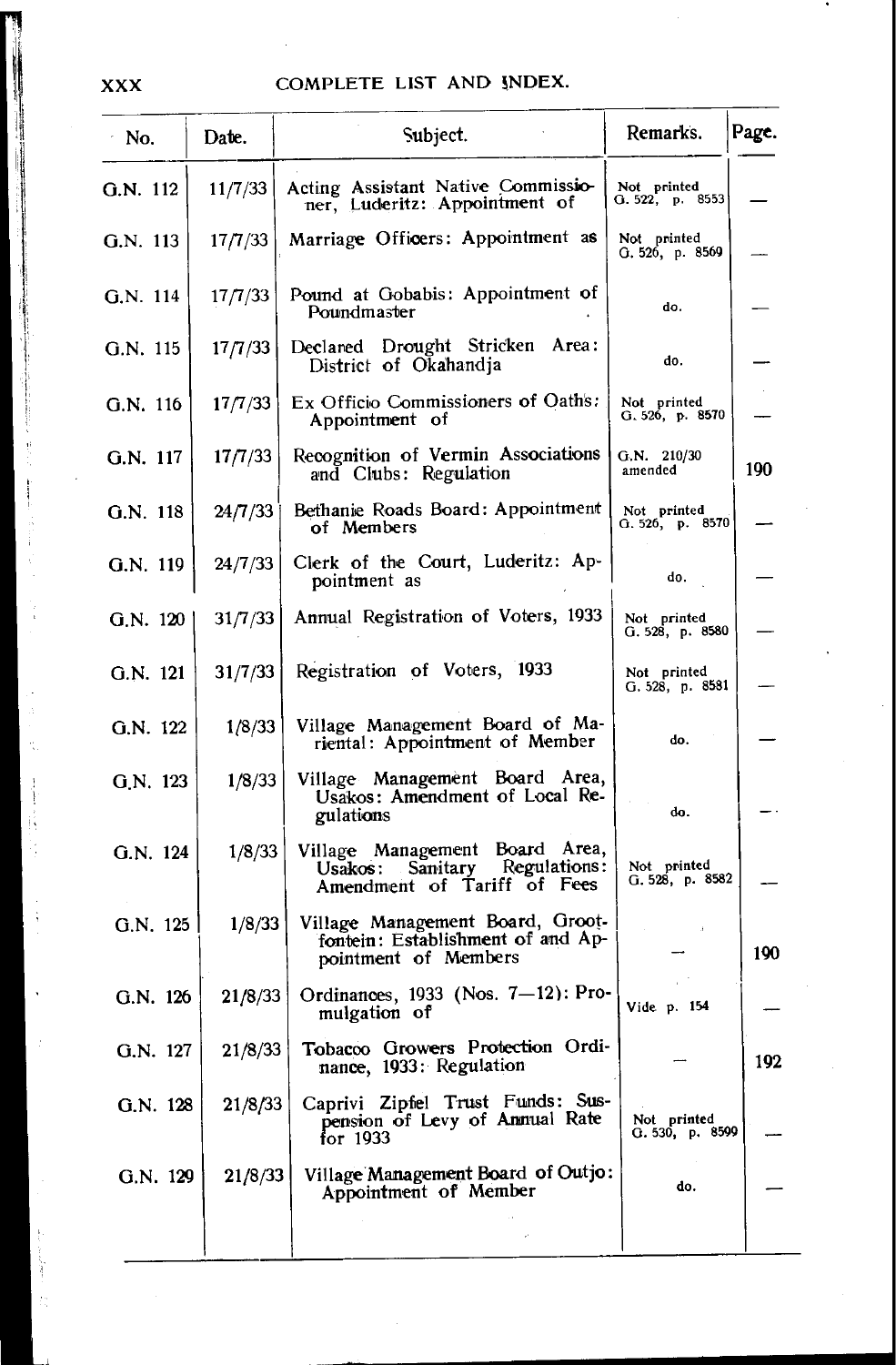## XXXII COMPLETE LIST AND INDEX.

| No.        | Date.   | Subject.                                                                                                               | Remarks.                       | Page. |
|------------|---------|------------------------------------------------------------------------------------------------------------------------|--------------------------------|-------|
| G.N. 130   | 21/8/33 | Village Management Board of Gi-<br>beon: Appointment of Member                                                         | Not printed<br>G. 530, p. 8599 |       |
| G.N. 131   | 22/8/33 | Game Regulations: Amendment of                                                                                         | G.N. 28/28<br>amended          | 192   |
| G.N. 132   | 12/8/33 | Voters' Roll: Municipality of Wind-<br>hoek                                                                            | Not printed<br>О. 530, р. 8599 |       |
| G.N. 133   | 22/8/33 | Control of Sites (Churches, Schools<br>and Missions) Proclamation, 1932:<br>Regulations                                |                                | 192   |
| G.N. 134   | 21/8/33 | Township of Luderitz: Extension of<br><b>Boundaries</b>                                                                |                                | 196   |
| $G.N.$ 135 | 23/8/33 | Commissioner of Oaths, Windhoek<br>District: Appointment of                                                            | Not printed<br>G. 530, p. 8601 |       |
| G.N. 136   | 23/8/33 | Clerks of the Court, Okahandja and<br>Swakopmund: Appointment as                                                       | do.                            |       |
| G.N. 137   | 23/8/33 | Registering Officer, Electoral Divi-<br>Okahandja:<br>sion of<br>Appoint-<br>ment of                                   | do.                            |       |
| G.N. 138   | 23/8/33 | Registering Officer, Electoral Divi-<br>sion of Swakopmund: Appoint-<br>ment of                                        | do.                            |       |
| G.N. 139   | 28/8/33 | Circuit Courts: Division of Terri-<br>tory into Circuit Districts and<br>fixing of dates, etc. for holding<br>of Court | do.                            |       |
| G.N. 140   | 28/8/33 | Fisheries Regulations: Disposal of<br>Offal                                                                            | Not printed<br>G. 530, p. 8602 |       |
| G.N. 141   | 1/9/33  | Declared Drought Stricken Area:<br>District of Rehoboth                                                                | Not pninted<br>G. 531, p. 8616 |       |
| G.N. 142   | 1/9/33  | Board of Inspectors for the pur-<br>pose of Examining Films: Ap-<br>pointment of                                       | do.                            |       |
| G.N. 143   | 5/9/33  | at Otjiwarongo:<br>Pound<br>Appoint-<br>ment of Poundmaster                                                            | do                             |       |
| G.N. 144   | 6/9/33  | Periodical<br>Court, Seeis,<br>District<br>of Windhoek: Change of day for<br>holding of Court                          | do.                            |       |
| G.N. 145   | 8/9/33  | Cigarettes and Cigarette Tobacco<br>Sales Tax Ordinance, 1933: Date<br>of Commencement                                 |                                | 196   |
|            |         |                                                                                                                        |                                |       |

Ž.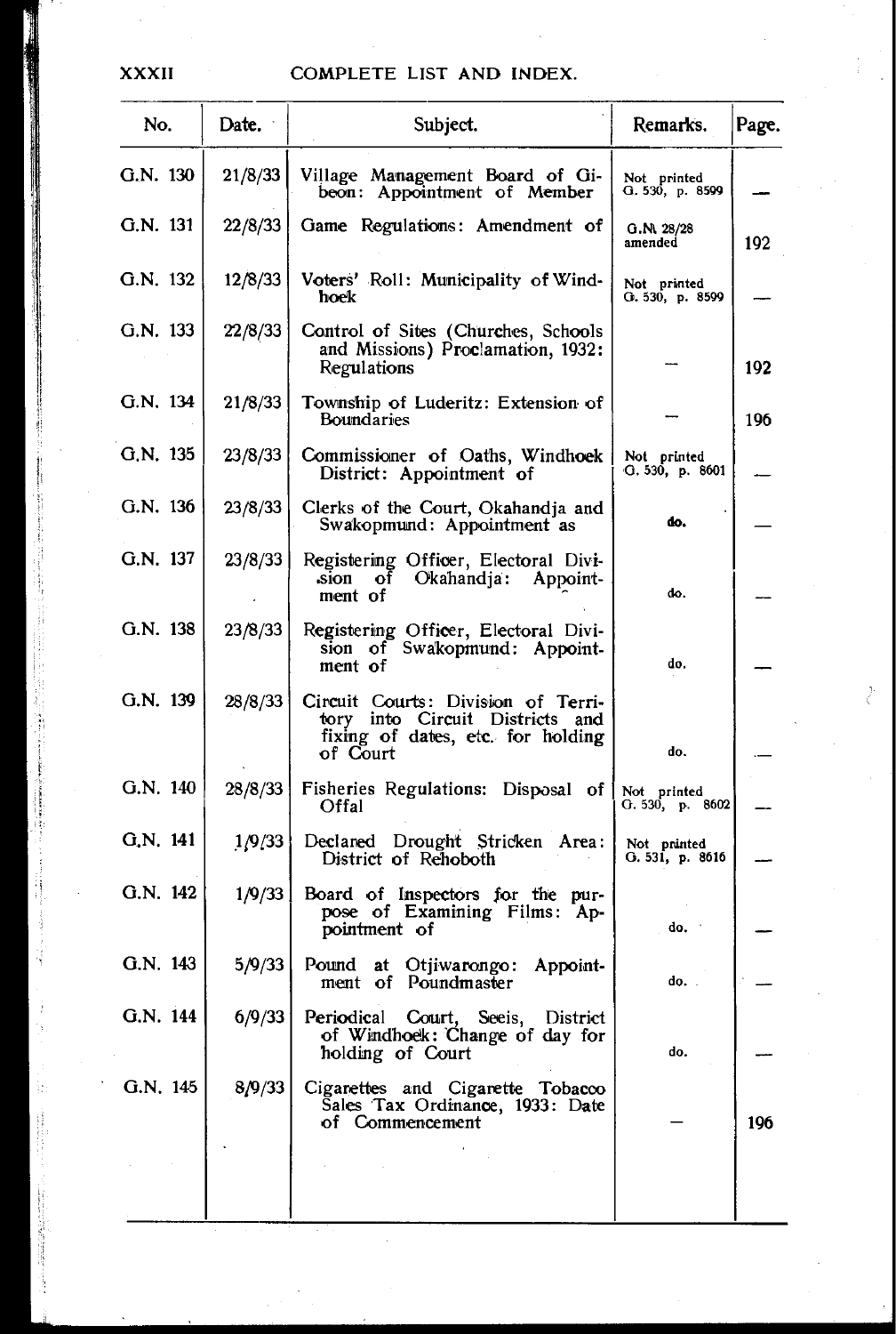#### **XXXIV**

| No.        | Date.   | Subject.                                                                                                       | Remarks.                       | .age. |
|------------|---------|----------------------------------------------------------------------------------------------------------------|--------------------------------|-------|
| G.N. 146   | 11/9/33 | Clerks of the Court, Karibib and<br>Okahandja and Assistant Clerk<br>of the Court, Usakos: Appoint-<br>ment as | Not printed<br>G. 531, p. 8611 |       |
| G.N. 147   | 11/9/33 | Day of Humiliation and Prayer                                                                                  | do.                            |       |
| G.N. 148   | 12/9/33 | Proclaimed<br>Area<br>under<br>Section<br>of the Natives (Urban<br>eleven<br>Areas) Proclamation, 1924         |                                | 198   |
| G.N. 149   | 12/9/33 | Natives (Urban Areas) Proclama-<br>tion, 1924: Regulation                                                      |                                | 198   |
| G.N. 150   | 12/9/33 | Natives (Urban Areas) Proclama-<br>tion, 1924: Application of Section<br>six to Urban Area of Okahandja        |                                | 198   |
| G.N. 151   | 16/9/33 | Registration of Voters, 1933: Ap-<br>pointment of Revising Officers                                            | Not printed<br>G. 532, p. 8629 |       |
| G.N. 152   | 18/9/33 | Municipality of Walvis Bay: Ce-<br>metery Regulations                                                          | Not printed<br>G. 532, p. 8630 |       |
| G.N. 153   | 25/9/33 | Acting Special Justice of the Peace,<br>Karibib: Appointment of                                                | Not printed<br>G. 532, p. 8634 |       |
| G.N. 154   | 25/9/33 | Assistant Clerk of the Court, Usa-<br>kos: Appointment as                                                      | do.                            |       |
| G.N. 155   | 26/9/33 | Municipality of Windhoek: Amend-<br>ment of Street and Traffic Regu-<br>lations                                | do.                            |       |
| G.N. 156   | 26/9/33 | Municipality of Windhoek: Amend-<br>ment of Cold Storage Regulations                                           | do,                            |       |
| G.N. 157   | 26/9/33 | Commissioners of Oaths: Swakop-<br>mund and Luderitz: Appointment<br>as                                        | Not printed<br>G. 532, p. 8635 |       |
| G.N. 158   | 28/9/33 | Otjiwarongo Sanitary Regulations:<br>Tariff of Fees                                                            | do.                            |       |
| G.N. 159   | 6/10/33 | Marriage Officer: Appointment as                                                                               | Not printed<br>O. 534, p. 8646 |       |
| $G.N.$ 160 | 6/10/33 | Swakopmund Urban Area: Restric-<br>tions on Entry of Natives                                                   | do.                            |       |
| G.N. 161   | 6/10/33 | Registering Officer, Proclaimed<br>Area of Okahandja: Appointment<br>of∵<br>$\sim 10^{11}$ and $\sim 10^{11}$  | do.                            |       |
|            |         |                                                                                                                |                                |       |
|            |         |                                                                                                                |                                |       |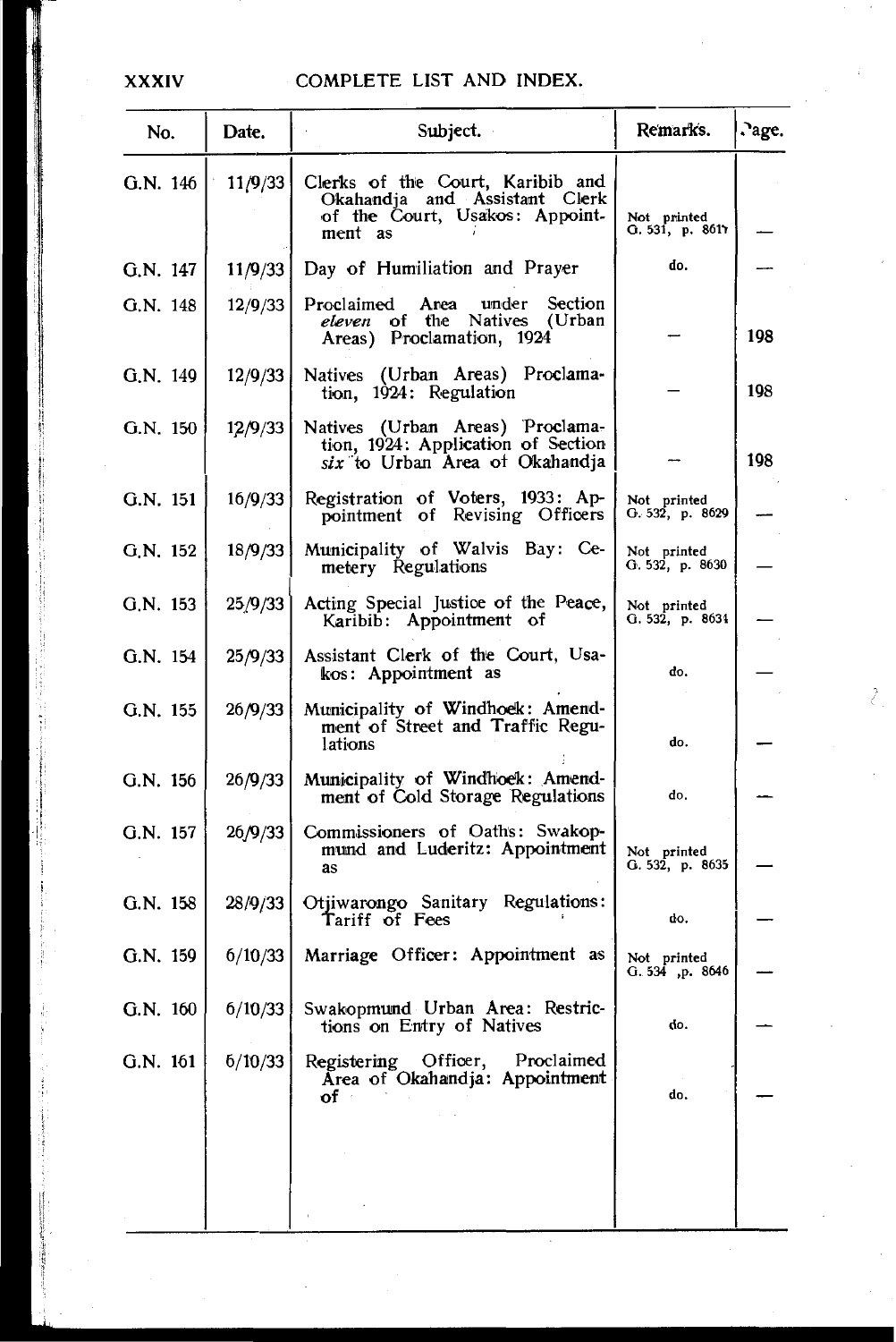# XXXVI COMPLETE LIST AND INDEX.

| No.        | Date.               | Subject.                                                                                                                                                                      | Remarks.                         | Page. |
|------------|---------------------|-------------------------------------------------------------------------------------------------------------------------------------------------------------------------------|----------------------------------|-------|
| G.N. 162   | 6/10/33             | Declared Drought Stricken Areas:<br>Districts Aroab, Karibib, Omaruru<br>and Otjiwarongo                                                                                      | Not printed<br>G 534, p. 8646    |       |
| G.N. 163   | 11/10/33            | Assistant Clerk of the Court, Pre-<br>torius: Appointment of                                                                                                                  | Not printed<br>O. 534, p. 8647   |       |
| G.N. 164   | 16/10/33            | Ovamboland Trust Funds: Suspen-<br>sion of Levy of Annual Rate for<br>1933                                                                                                    | Not printed<br>G. 536, p. 8656   |       |
| G.N. 165   | 16/10/33            | Village Management Board Area of<br>Grootfontein: Building Regula-<br>tions                                                                                                   | do,                              |       |
| G.N. 166   | 16/10/33            | Village Management Board Area of<br>Grootfontein: Health Regulations                                                                                                          | Not printed<br>$O.536$ , p. 8658 |       |
| G.N. 167   | 16/10/33            | Village Management Board Area of<br>Grootfontein: Regulations relat-<br>ing to the Keeping of Animals                                                                         | Not printed<br>G. 536, p. 8660   |       |
| G.N. 168   | 16/10/33            | Village Management Board Area of<br>Grootfontein: Sanitary Regula-<br>tions                                                                                                   | Not printed<br>G. 536, p. 8664   |       |
| G.N. 169   | 16/10/33            | Village Management Board Area of<br>Grootfontein: Street and Traffic<br>Regulations                                                                                           | Not printed<br>G. 536, p. 8669   |       |
| G.N. 170   | 16/10/33            | Municipal Council of Okahandia:<br>Location Regulations                                                                                                                       | Not printed<br>G. 536, p. 8674   |       |
| G.N. 171   | 18/10/33            | Marriage Officer: Appointment as                                                                                                                                              | Not printed<br>O. 536, p. 8680   |       |
| G.N. 172   | 18/10/33            | Declared Drought Stricken Area:<br>District of Gibeon                                                                                                                         | do.                              |       |
| G.N. 173   | 19/10/33            | Registering Officer, Electoral Divi-<br>sions of Windhoek District and<br>Windhoek Central: Appointment<br>of                                                                 | đ٥.                              |       |
| G.N. 174   | 20/10/33            | Registering Officer,<br>Proclaimed<br>Area of Tsumeb: Appointment of                                                                                                          | do.                              |       |
| G.N. 175   | 23/10/33            | Municipality of Windhoek: Amend-<br>ment of Market Regulations                                                                                                                | d٥                               |       |
|            | G.N. 176   23/10/33 | South West Africa Police Regula-<br>tions: Amendment of                                                                                                                       | G.N. 158/21<br>amended           | 200   |
| G.N. $177$ | 23/10/33            | South West Africa Police: Regula-<br>tions for Establishment of Good<br>Service Medal for Members of<br>the South West Africa Police<br>other than Commissioned Offi-<br>cers |                                  | 206   |

 $\cdot$